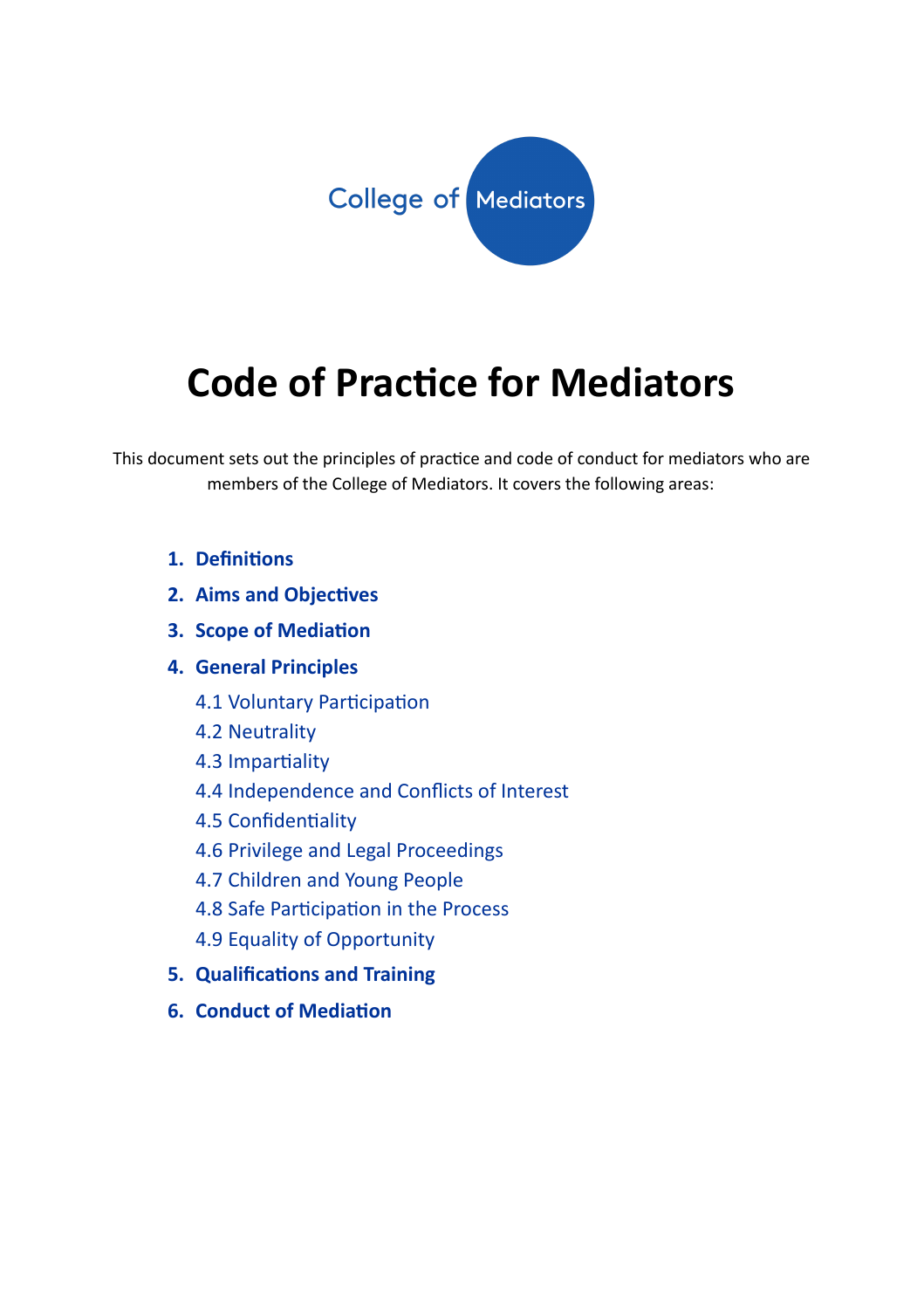# **1 DEFINITIONS**

1.1 This Code of Practice applies to all mediation conducted or offered by mediators who are Trained or Approved members of the College of Mediators. College members may be offering mediation in one or more of the following contexts including, but not restricted to, neighbourhood and community conflicts; family breakdown; workplace and employment disagreements; education settings (including peer mediation, special educational needs); disability and healthcare settings; civil and commercial disputes; homelessness and intergenerational conflicts.

1.2 Mediation is a process in which an impartial third person assists those involved in conflict to communicate better with one another and reach their own agreed and informed decisions concerning some, or all, of the issues in dispute.

This Code applies whether or not there are, or have been, legal proceedings between any of the participants and whether any, or all of them, are legally represented.

1.3 These terms are used to mean the following throughout this Code:

- "Mediation" means the process to which this Code applies.
- "Mediator" means any person trained to offer such mediation.
- "Parcipant" means any individual taking part in it.
- The "College" means the "College of Mediators".

### **2 AIMS AND OBJECTIVES**

2.1 Mediation aims to assist participants to reach decisions which they consider appropriate to their own particular circumstances.

2.2 Mediation also aims to assist participants to communicate with one another now and in the future and to reduce the scope or intensity of the dispute or conflict.

2.3 Mediators should have regard to the ethics of mediation in that it should be carried out in a way that seeks to:

- provide a full opportunity for participants to express their views and concerns about the dispute, and at the same time
- minimise distress to the parcipants and any others involved
- promote as good a relationship between the participants and any others involved as possible
- recognise and manage the risk of abuse to any of the participants or others involved
- reduce conflict and misunderstanding
- be clear and open about financial cost to the participants
- enable the parcipants to reach a mutually agreed outcome

# **3 SCOPE OF MEDIATION**

3.1 Mediation may cover any issue in dispute which the participants have freely agreed it would be helpful to resolve, over which they have decision-making authority and which the mediator considers suitable for mediation.

COM/COP/Version 2/adopted 07/09/17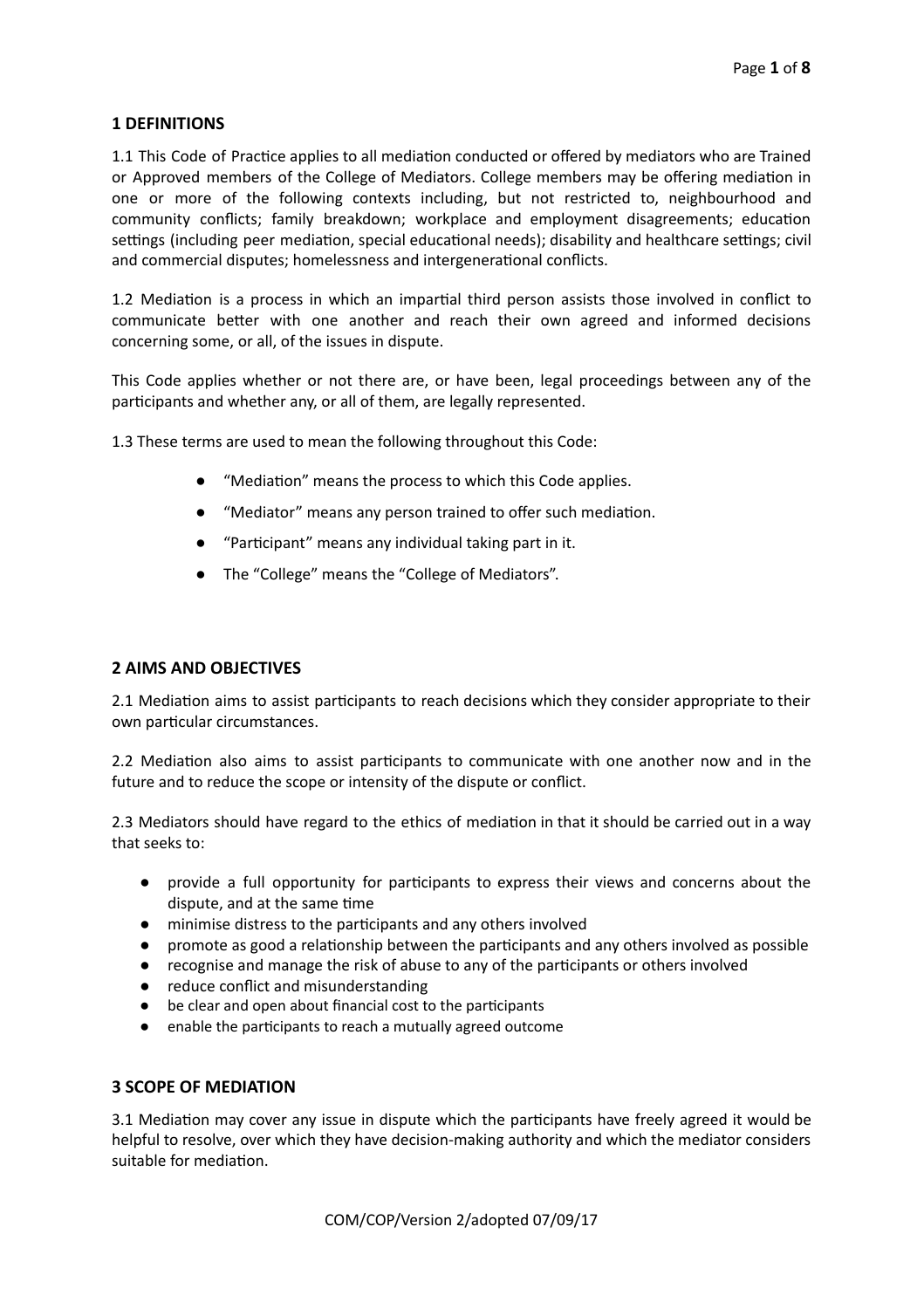3.2 Mediators should be aware of the legislative framework in which they are operating, where this is applicable. Relevant legislation for the various contexts listed in 1.1 is to be found in Appendix A.

## **4 GENERAL PRINCIPLES**

## **4.1 Voluntary Participation**

While many contexts strongly encourage or even require that participants attend an initial information meeting with a mediator, continued engagement in mediation is always voluntary. Any participant or mediator is free to withdraw at any time. If a mediator believes that any participant is unable or unwilling to participate freely and fully in the process, they should raise the issue with the participants and, where necessary, may suspend or terminate mediation. The mediator should suggest that the participants obtain other professional services as appropriate.

## **4.2 Neutrality**

Mediators must remain neutral concerning the outcome of mediation. They must not attempt to move the participants towards the mediator's own preferred outcome or to predict the outcome of court or formal proceedings.

In contexts where mediators are operating within a legislative framework they should reality test the workability of proposals put forward by the participants to be clear whether they fall within legal parameters.

There is an expectation that mediators will help participants to identify and explore the options available to them and the feasibility of those options. This may involve giving initial information in a neutral way, which participants may research further outside of the mediation process.

Mediation should take place in a neutral forum, free from stigma, coercion and confusion from other interventions.

### **4.3 Impartiality**

4.3.1 Mediators must always remain impartial to the participants. They must conduct the process in an even-handed way.

4.3.2 Mediators should create a non-threatening environment in which parcipants can fully express their views and should conduct the process in such a way as to redress, as far as possible, any imbalance in power between the participants. If any behaviour seems likely to render mediation unfair or ineffective to any of the participants, the mediator must take steps to address this. Where appropriate, this may include terminating the mediation.

### **4.4 Independence and Conflicts of Interest**

4.4.1 Mediators must not have any personal interest in the conduct of the mediation.

4.4.2 Mediators must not mediate in any case in which they have acquired or may acquire relevant information in any private or other professional capacity.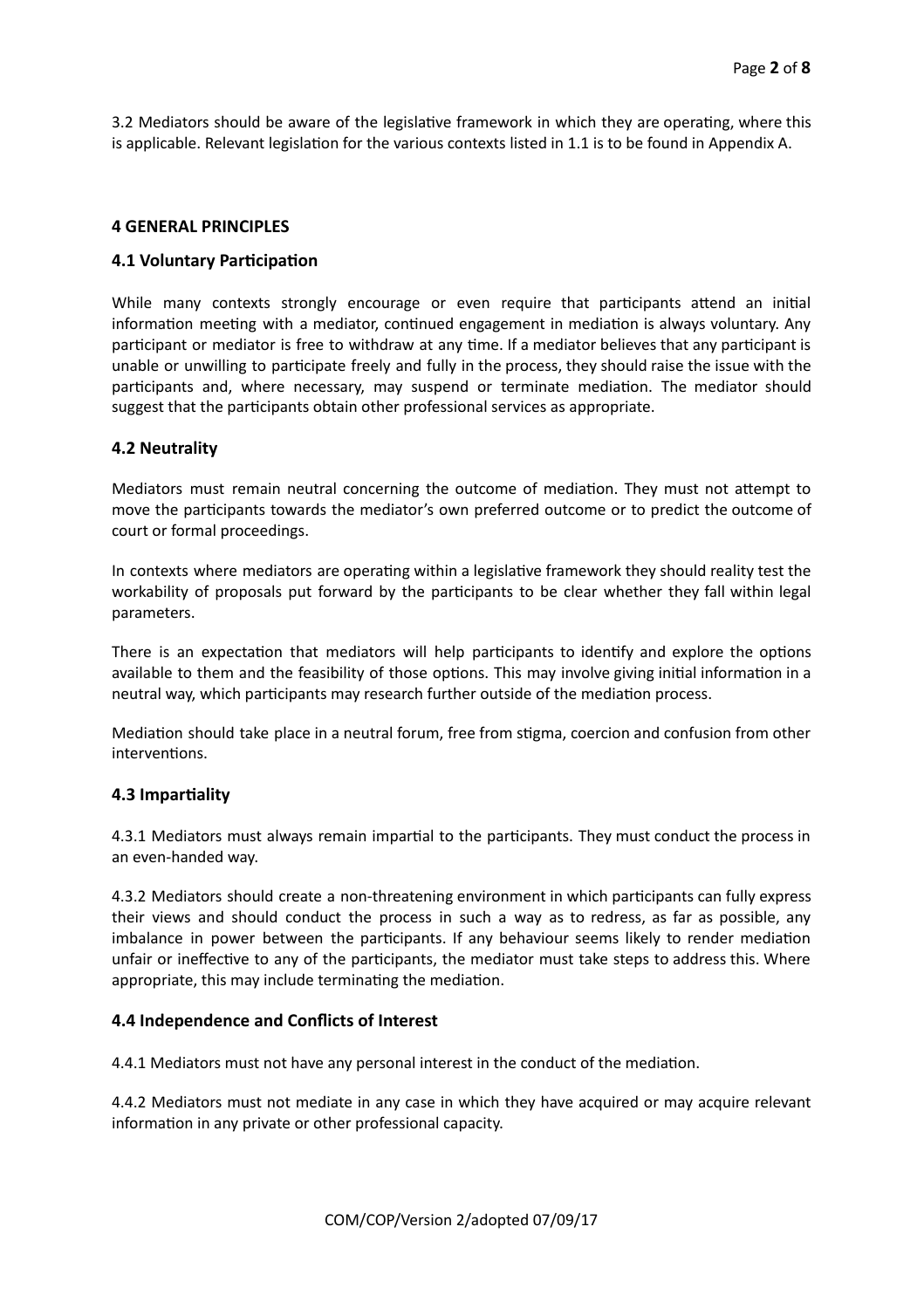4.4.3 Mediators who have acquired information in their capacity as an impartial third party should not act for any participant in any professional or other capacity in relation to the subject matter of the mediation.

4.4.4 Mediators must make clear to participants the differences between their role as mediator and any other professional role in which they may act.

4.4.5 Mediators must be aware of the potential risks of developing personal relationships through social media with mediation participants and must not 'friend' or communicate with mediation participants or their families/guardians, both past and present, through any personal social media platform.

# **4.5 Confidentiality**

4.5.1 There is an overriding principle of confidentiality which applies to all conversations held in mediation. This is, however, subject to certain exceptions outlined in paragraphs 4.5.3 below. Mediators must not disclose any information obtained during mediation to anyone external to the mediation process, without the express consent of each participant.

4.5.2 In contexts where the proposals agreed in mediation involve people who have not participated in the discussions, mediators must ensure that arrangements to share the appropriate information are agreed and clearly laid out in any written outcome of mediation.

# **4.5.3 Exceptions to Confidentiality**

Exceptions to confidentiality fall under two main categories:

i) Where a mediator suspects that a person, particularly a child or vulnerable adult, is in danger of significant harm they must ensure that the relevant authority is notified.

ii) Where a mediator becomes aware of any criminal activity, the knowledge of which would be classified as collusion in a crime, the mediator must terminate the mediation.

Further information as to how these exceptions to confidentiality may be observed in different mediation contexts and their implications for practice are set out in Appendix B.

# **4.5.4 Confidentiality within the Process**

Confidentiality within mediation, i.e. between participants and, where applicable, their representatives, applies in different ways, depending on the model being used. Mediators should be aware of the variations in approach regarding confidentiality and should give due consideration to factors such as:

- respecting an individual's wish to keep personal information private (for example telephone numbers, postal or email addresses)
- how information in private or individual meetings with participants is handled, to balance the encouragement of full and honest disclosure to the mediator with the need for transparency with other participants
- the role of legal or other advisers in the proceedings, how much information is shared with them, at what stage, verbally or in writing and how this is to be agreed.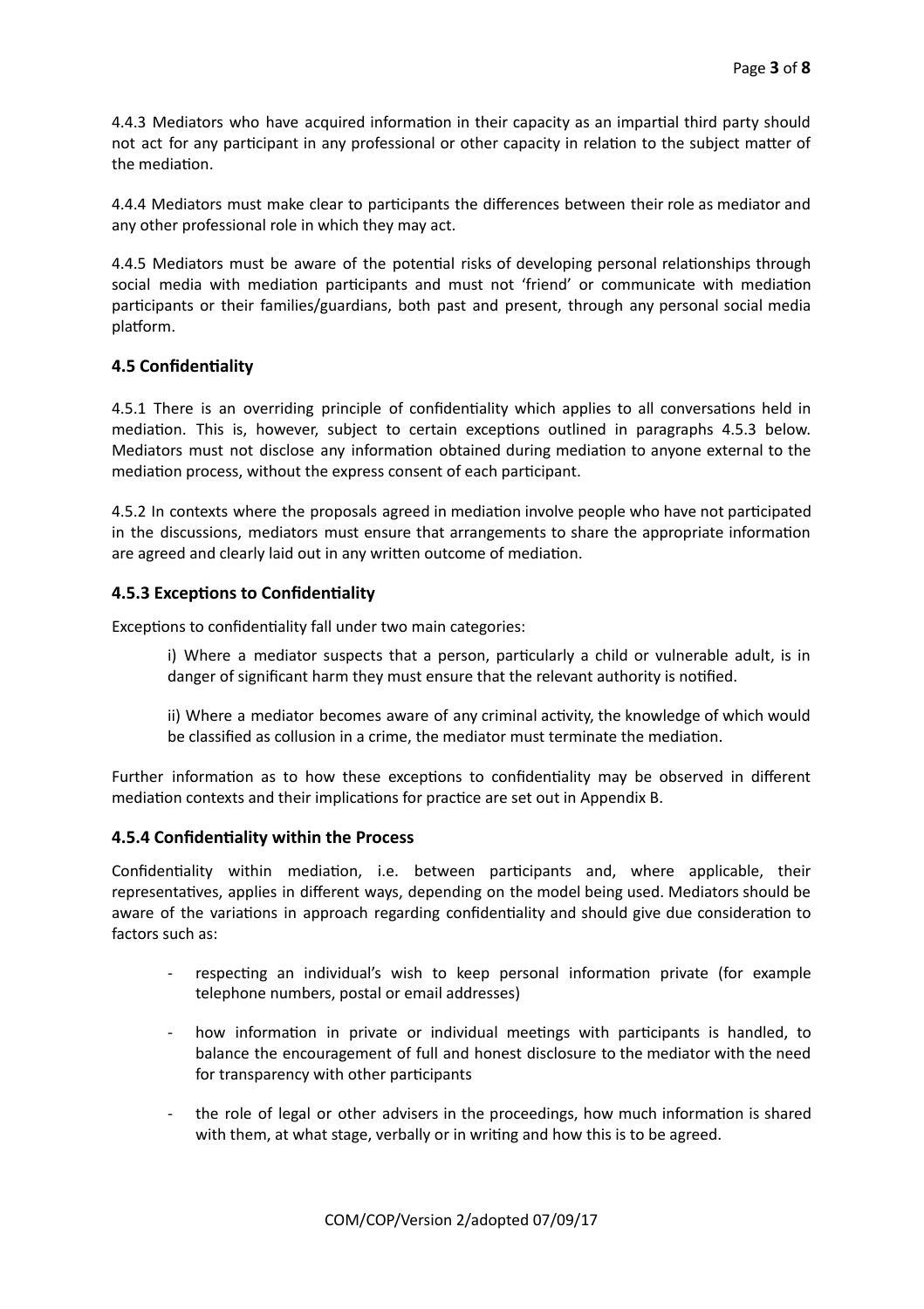Mediators should always (except in the circumstances outlined above in paragraph 4.5.3) gain the agreement of each participant for any information to be shared and with whom. They should be transparent with all those involved about their role in the sharing of information within the process.

Mediators should clearly set out these terms in an Agreement to Mediate.

# **4.6 Privilege and Legal Proceedings**

4.6.1 Subject to paragraphs 4.6.2, all discussions and negotiations in mediation are conducted on a legally privileged basis. Participants must agree that discussions and negotiations in mediation are not to be referred to in any legal or other formal proceedings and that the mediator cannot be required to give evidence or produce any notes or recordings made during the mediation, unless all participants agree to waive the privilege or the law imposes an overriding obligation upon the mediator.

4.6.2 Mediators must be aware of the situations in which factual information which has been brought to mediation to assist decision-making may be disclosed in legal proceedings and must ensure that participants are aware of this. For further information, see Appendix B.

# **4.7 Children and Young People**

4.7.1 Where decisions made in mediation have an impact on children and young people, mediators have a special concern for their welfare. They must encourage participants to focus upon the needs of the children and must explore the situation from the child's point of view.

4.7.2 Mediators must encourage the participants to consider the wishes and feelings of children and young people and to what extent it is proper to involve children themselves in the mediation process to understand their perspective.

4.7.3 Mediators should be aware of the requirements of the legal framework in which they are operating (see Appendix A) together with the need to balance their own involvement with that of any other professional support that children and young people might be receiving.

4.7.4 If the mediator and participants agree that it is appropriate to meet with any child or young person directly in mediation, the mediator should be trained and qualified for that purpose and must have enhanced DBS clearance. They must obtain the informed consent of the child or young person, and of both parents (or other adult with parental responsibility). Mediators must provide appropriate facilities for a meeting to take place.

4.7.5 Where it appears to a mediator, in consultation with their Professional Practice Consultant (PPC), that any child is suffering or likely to suffer significant harm, the mediator must advise participants to seek help from the appropriate agency. The mediator must also advise participants that whether, or not, they seek that help, the mediator must report the matter in accordance with paragraph 4.5.3.

4.7.6 Where it appears to a mediator that the participants are acting or proposing to act in a manner likely to be seriously detrimental to the welfare of any child, the mediator may withdraw from mediation. The reason for doing so must be outlined in any summary which may be available to any participants' legal or other advisers or relevant authority as described in paragraph 4.5.3.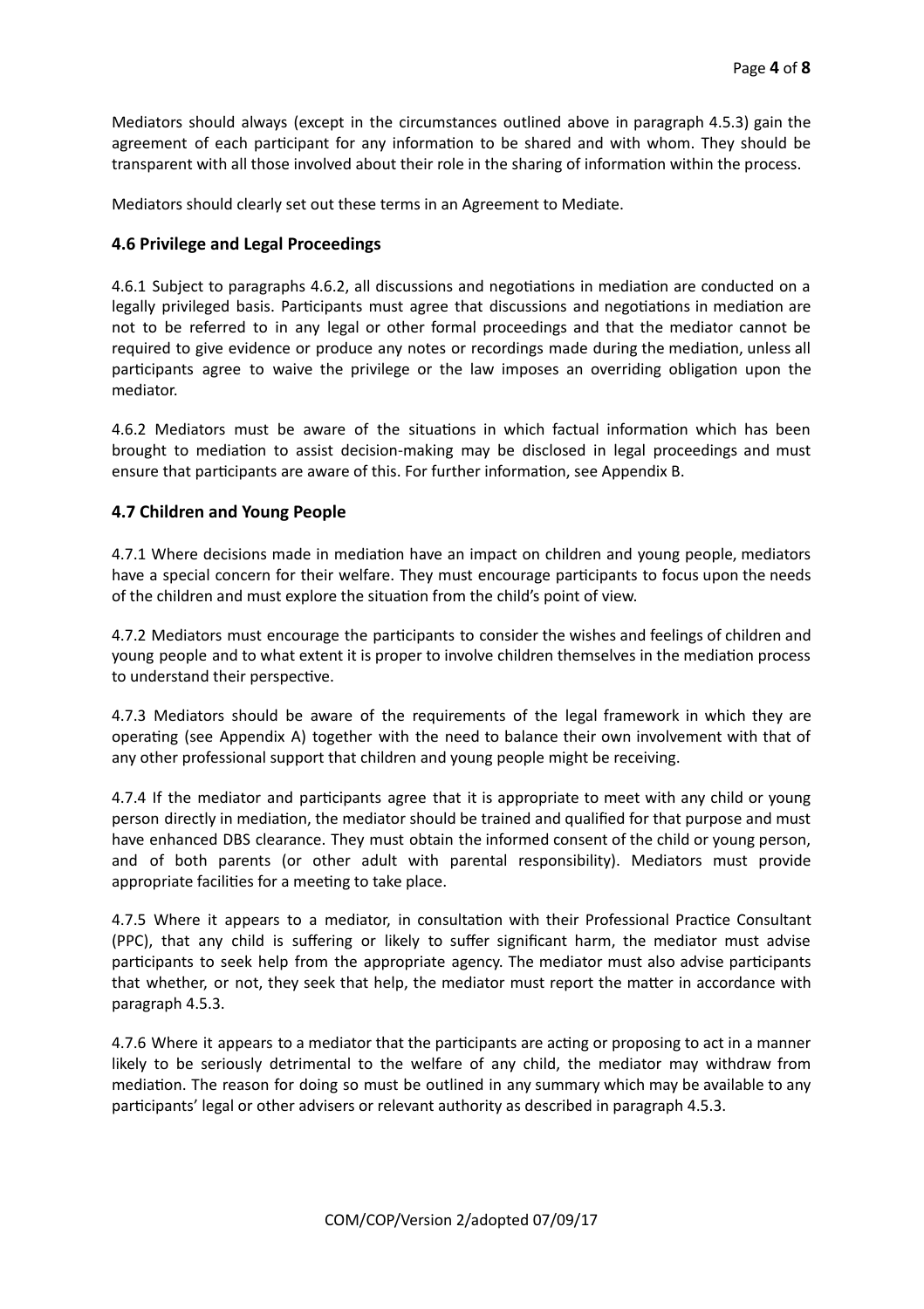4.7.8 For further information on the process of meeting with children in mediation (preparing parents, meeting children and feeding back their views) please refer to the College's Voice of Children and Young People in Mediation Policy.

## **4.8 Safe Participation in the Process**

4.8.1 For mediation to be effective all participants should feel safe to be involved in the process and to freely communicate their interests and concerns without fear of punishment or repercussion. Fear of harm may indicate domestic abuse within personal relationships, or bullying or harassment within workplace, neighbourhood and other settings In all cases, mediators must seek to discover through a separate screening procedure with each participant whether there is fear of abuse or any other harm and whether it is alleged that any participant has been or is likely to be abusive towards another. Where abuse is alleged or suspected, mediators must discuss whether any participant wishes to take part in mediation and consider with them where they might access other support services. Further guidance for good practice in assessing suitability in different contexts is to be found in Appendix C.

4.8.2 Where mediation does take place, consideration must be given to any practical arrangements that can be put in place to ensure the comfort and safety of all involved.

# **4.9 Equality of Opportunity**

4.9.1 Mediators should be aware of the importance of the principles of equality of opportunity and inclusiveness in their practice. They should also be aware of the impact of unconscious bias towards participants in mediation. For further information, please refer to the College's Diversity Policy.

# **5 QUALIFICATIONS AND TRAINING**

5.1 Mediators must have successfully completed a foundation training programme. This should have been delivered by a training provider approved by the College or other regulatory body (such as the Family Mediation Council, the Civil Mediation Council or the Mediators Institute of Ireland.) The programme must cover the skills and knowledge to enable mediators to practice in their chosen field(s). Some areas of practice require specific contextual knowledge. Context specific skills and knowledge may be covered in a foundation programme or through a generic programme followed by specialised training, depending on the provider.

5.2 Mediators are entitled to join the College as Trained or Approved Members.

Trained members will have successfully attended an assessed training course and demonstrated personal aptitude for mediation through subsequent experience.

Approved members will, in addition, have successfully demonstrated their competency as a mediator through the submission of a written portfolio based on their specific experience of mediation.

5.3 Mediators must demonstrate to the College that they have made satisfactory arrangements for regular meetings in relation to their mediation practice with a PPC. The PPC must have attended an approved training course in mediation supervision skills and be recognised by the College. In the case of family mediators, their PPC could be recognised by another Member Organisation of the Family Mediation Council. Further details about requirements for supervisions and supervisor are detailed in the College' PPC Code of Practice.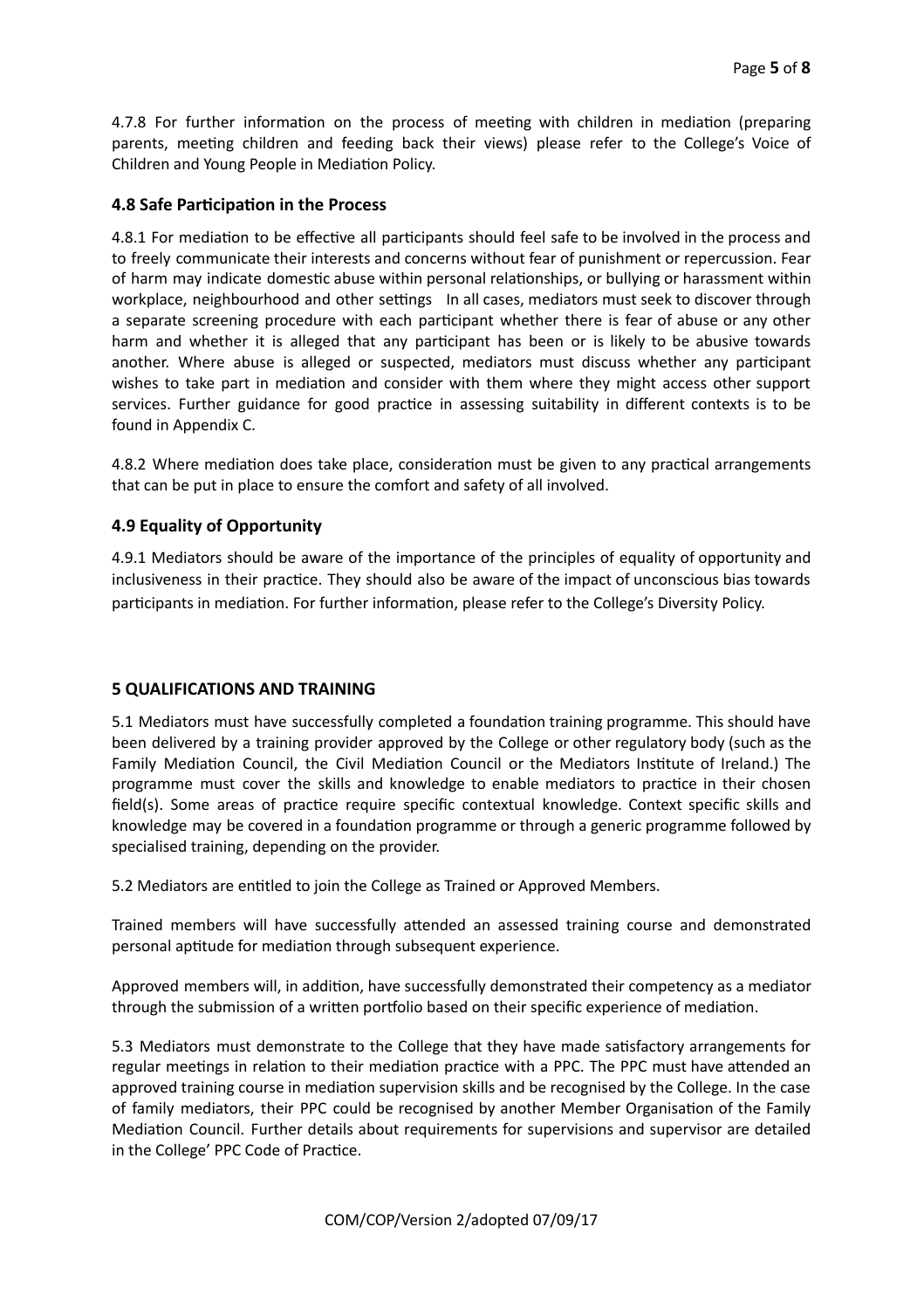5.4 Mediators must update and improve their skills and knowledge of mediation practice on a regular basis. Continuing Professional Development can be completed via a number of different learning approaches (see Appendix E) and must be validated by their PPC.

5.5 Mediators must ensure that they are covered by professional indemnity insurance.

5.6 Mediators must abide by the complaints and disciplinary procedures and the ethical and equality requirements as laid down by the College.

5.7 Mediators who are members of the College must adhere to this Code of Practice.

5.8 Family Mediators in England and Wales must also adhere to the registration and accreditation requirements, together with Code of Practice laid down by the Family Mediation Council. This includes the stipulation that family mediators must be FMC Accredited (FMCA) in order to conduct publicly funded mediation.

# **6 CONDUCT OF MEDIATION**

6.1 Participants must be given clear information, before mediation begins, of the nature and purpose of the process and how it differs from other services. Each participant must be supplied with written information covering the main points and given opportunity to ask questions about it.

6.2 Mediators should take steps to ensure that mediation is a suitable process to use for all participants. Where practicable, assessment meetings for suitability should be conducted face-to-face. However, some contexts have specific requirements concerning initial meetings. For further information, see Appendix A. Initial meetings can include electronic media such as Skype, which allow visual contact. Assessment meetings can be conducted jointly or separately, depending on the participant's preference, but mediators must be aware of the contexts in which these meetings must include an individual element with each participant; for example, family mediators who are screening for domestic abuse.

6.3 The terms upon which mediation is to be undertaken should be agreed in advance and written down in an Agreement to Mediate. Further guidance on the use of Agreements to Mediate are to be found on the College website. Where the aim of mediation is to reach a financial settlement, these terms must be in writing and must include the basis upon which any fees are to be charged. It should, if practicable, indicate the anticipated length and cost of the mediation. Where participants have a legal or other adviser acting for them mediators should strongly encourage them to inform their advisers that the mediation process is going ahead.

6.4 The role of mediators is to support participants to define the issues, identify areas of agreement, clarify areas of disagreement, explore the options open to them and seek to reach agreement.

6.5 Mediators must give every encouragement to those participating in the process to make decisions with sufficient knowledge and information. In circumstances where there is a requirement that participants provide full and frank disclosure of all material relevant to the issue(s) being mediated, mediators must ensure that participants understand the need for this. Where necessary mediators should assist participants to identify the relevant information and request any supporting documentation.

6.6 Mediators should give careful consideration as to how information is passed between parties and their role in supporting that. This is particularly important in situations that require the use of a